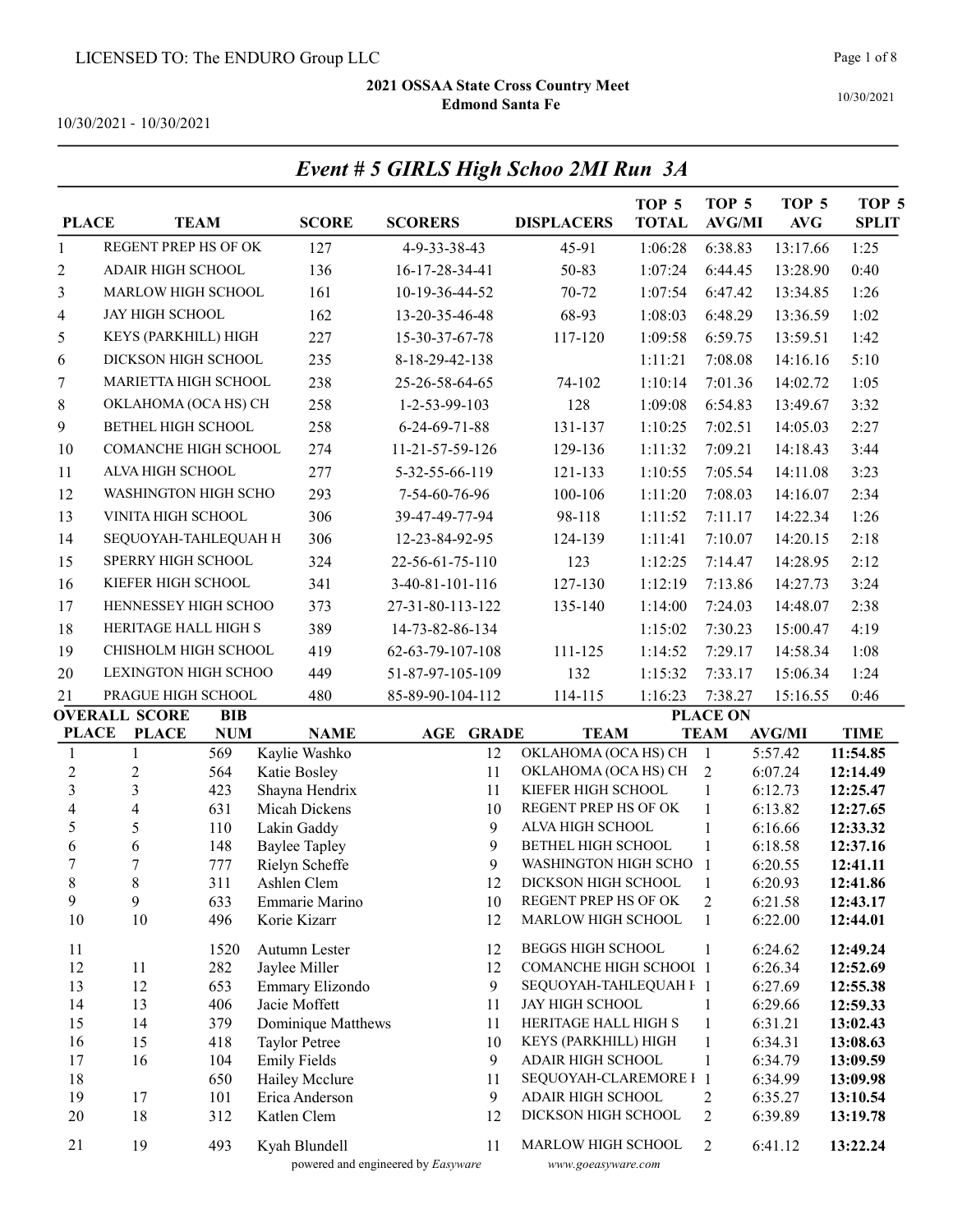10/30/2021 - 10/30/2021

| 22     | 20 | 400  | <b>Aliah Barrows</b>   | 12 | JAY HIGH SCHOOL               | $\overline{2}$          | 6:41.31 | 13:22.63 |
|--------|----|------|------------------------|----|-------------------------------|-------------------------|---------|----------|
| 23     | 21 | 280  | <b>Brilee Combs</b>    | 9  | <b>COMANCHE HIGH SCHOOI 2</b> |                         | 6:42.28 | 13:24.57 |
| 24     | 22 | 676  | Lilly Travis           | 10 | SPERRY HIGH SCHOOL            | $\mathbf{1}$            | 6:42.60 | 13:25.20 |
| 25     | 23 | 657  | Conlie Smith           | 12 | SEQUOYAH-TAHLEQUAH F 2        |                         | 6:42.71 | 13:25.43 |
| 26     | 24 | 146  | Kylie Nunneley         | 9  | <b>BETHEL HIGH SCHOOL</b>     | $\overline{2}$          | 6:43.02 | 13:26.04 |
| 27     | 25 | 492  | <b>Maddy Torres</b>    | 9  | MARIETTA HIGH SCHOOL          | $\mathbf{1}$            | 6:43.11 | 13:26.22 |
| 28     |    | 260  | Erin Stanley           | 12 | CHRISTIAN HERITAGE H          | $\mathbf{1}$            | 6:43.67 | 13:27.34 |
| 29     | 26 | 489  | Tanasia Randle         | 11 | MARIETTA HIGH SCHOOL          | $\overline{2}$          | 6:45.11 | 13:30.23 |
| 30     |    | 230  | Leah Brannon           | 12 | <b>CHANDLER HIGH SCHOOL 1</b> |                         | 6:46.16 | 13:32.33 |
| 31     | 27 | 373  | Jamie Torres           | 11 | HENNESSEY HIGH SCHOO          | -1                      | 6:46.73 | 13:33.47 |
| 32     | 28 | 103  | Payton Dingman         | 10 | ADAIR HIGH SCHOOL             | $\mathfrak{Z}$          | 6:47.06 | 13:34.12 |
| 33     | 29 | 315  | Emily Nogueira         | 10 | DICKSON HIGH SCHOOL           | $\mathfrak{Z}$          | 6:47.87 | 13:35.75 |
| 34     | 30 | 420  | Sierra Winkler         | 12 | KEYS (PARKHILL) HIGH          | $\overline{2}$          | 6:48.52 | 13:37.04 |
| 35     | 31 | 370  | Taryn Jech             | 10 | HENNESSEY HIGH SCHOO          | $\overline{2}$          | 6:49.37 | 13:38.74 |
| 36     | 32 | 109  | Kate Foster            | 12 | ALVA HIGH SCHOOL              | $\overline{2}$          | 6:49.47 | 13:38.95 |
| 37     | 33 | 635  | Rebecca ODea           | 12 | REGENT PREP HS OF OK          | $\mathfrak{Z}$          | 6:49.57 | 13:39.15 |
| 38     | 34 | 105  | Hannah Gilstrap        | 9  | ADAIR HIGH SCHOOL             | $\overline{4}$          | 6:49.98 | 13:39.96 |
| 39     | 35 | 402  | <b>Addie Dingsor</b>   | 9  | JAY HIGH SCHOOL               | $\mathfrak{Z}$          | 6:50.62 | 13:41.25 |
| 40     | 36 | 497  | Skylar Ramsey          | 10 | MARLOW HIGH SCHOOL            | 3                       | 6:51.44 | 13:42.89 |
|        |    |      |                        | 9  |                               |                         |         |          |
| 41     |    | 468  | Canon Russell          |    | LINDSAY HIGH SCHOOL           | $\mathbf{1}$            | 6:51.85 | 13:43.70 |
| 42     |    | 467  | Ally Rice              | 10 | LINDSAY HIGH SCHOOL           | $\sqrt{2}$              | 6:52.21 | 13:44.43 |
| 43     | 37 | 417  | <b>Brooklyn Hughes</b> | 12 | KEYS (PARKHILL) HIGH          | 3                       | 6:52.41 | 13:44.83 |
| 44     | 38 | 636  | Lydia Rice             | 10 | REGENT PREP HS OF OK          | $\overline{\mathbf{4}}$ | 6:52.80 | 13:45.61 |
| 45     | 39 | 745  | Lauren Fraley          | 9  | VINITA HIGH SCHOOL            | 1                       | 6:52.99 | 13:45.98 |
| 46     | 40 | 424  | Halli Kiddy            | 11 | KIEFER HIGH SCHOOL            | $\overline{c}$          | 6:53.94 | 13:47.89 |
| 47     |    | 262  | Reese Sallee           | 9  | COALGATE HIGH SCHOOL          | $\mathbf{1}$            | 6:54.58 | 13:49.17 |
| 48     | 41 | 107  | Misty Mooney           | 10 | ADAIR HIGH SCHOOL             | 5                       | 6:55.14 | 13:50.29 |
| 49     | 42 | 316  | Maria Sutherland       | 10 | DICKSON HIGH SCHOOL           | $\overline{4}$          | 6:55.30 | 13:50.60 |
| 50     |    | 637  | Faith Tinney           | 11 | REJOICE CHRISTIAN (H          | $\mathbf{1}$            | 6:55.81 | 13:51.62 |
| 51     | 43 | 634  | Kate Mckinney          | 12 | REGENT PREP HS OF OK          | 5                       | 6:56.38 | 13:52.76 |
| 52     |    | 1521 | Summer Lester          | 12 | <b>BEGGS HIGH SCHOOL</b>      | $\mathfrak{2}$          | 6:57.15 | 13:54.30 |
| 53     | 44 | 499  | Lilly Thompson         | 9  | MARLOW HIGH SCHOOL            | $\overline{4}$          | 6:57.45 | 13:54.91 |
| 54     | 45 | 632  | Ellie Hoemann          | 11 | REGENT PREP HS OF OK          | 6                       | 6:57.75 | 13:55.51 |
| 55     |    | 298  | <b>Bronwyn Link</b>    | 11 | <b>CROSSINGS CHRISTIAN</b>    | 1                       | 6:58.66 | 13:57.33 |
| 56     | 46 | 405  | Madison King           | 9  | <b>JAY HIGH SCHOOL</b>        | $\overline{4}$          | 6:58.84 | 13:57.68 |
| 57     |    | 350  | Victoria Leflore       | 11 | EUFAULA HIGH SCHOOL           | $\mathbf{1}$            | 6:59.16 | 13:58.32 |
| 58     | 47 | 748  | Sophia Snedden         | 12 | VINITA HIGH SCHOOL            | $\overline{c}$          | 6:59.49 | 13:58.99 |
| 59     |    | 259  | Reagon Cartmill        | 11 | CHRISTIAN HERITAGE H          | $\overline{c}$          | 6:59.70 | 13:59.40 |
| 60     |    | 477  | Valeria Velasco        | 10 | LUTHER HIGH SCHOOL            | $\mathbf{1}$            | 6:59.83 | 13:59.67 |
| 61     | 48 | 401  | Kyleigh Buzzard        | 12 | JAY HIGH SCHOOL               | 5                       | 7:01.03 | 14:02.07 |
| 62     | 49 | 747  | Addison Osburn         | 9  | VINITA HIGH SCHOOL            | 3                       | 7:01.64 | 14:03.29 |
| 63     |    | 232  | <b>Ruthy Folkner</b>   | 9  | CHECOTAH HIGH SCHOOL          | -1                      | 7:01.79 | 14:03.58 |
| 64     |    | 502  | Mallory Blankenship    | 9  | MEEKER HIGH SCHOOL            | 1                       | 7:03.50 | 14:07.00 |
| 65     | 50 | 102  | Isabella Davenport     | 10 | ADAIR HIGH SCHOOL             | 6                       | 7:03.59 | 14:07.18 |
| 66     | 51 | 456  | Faith Humbolt          | 9  | LEXINGTON HIGH SCHOO          | $\mathbf{1}$            | 7:04.88 | 14:09.76 |
| 67     | 52 | 494  | Ariana Gomez           | 11 | MARLOW HIGH SCHOOL            | 5                       | 7:05.10 | 14:10.21 |
| 68     |    | 231  | Cassie Wright          | 11 | CHANDLER HIGH SCHOOL 2        |                         | 7:05.20 | 14:10.41 |
| 69     | 53 |      | Mckenzie Strohl        | 9  | OKLAHOMA (OCA HS) CH          |                         | 7:05.35 |          |
|        |    | 568  |                        |    |                               | 3                       |         | 14:10.71 |
| $70\,$ | 54 | 773  | Madison Blankenship    | 12 | WASHINGTON HIGH SCHO 2        |                         | 7:06.21 | 14:12.43 |

## Event # 5 GIRLS High Schoo 2MI Run 3A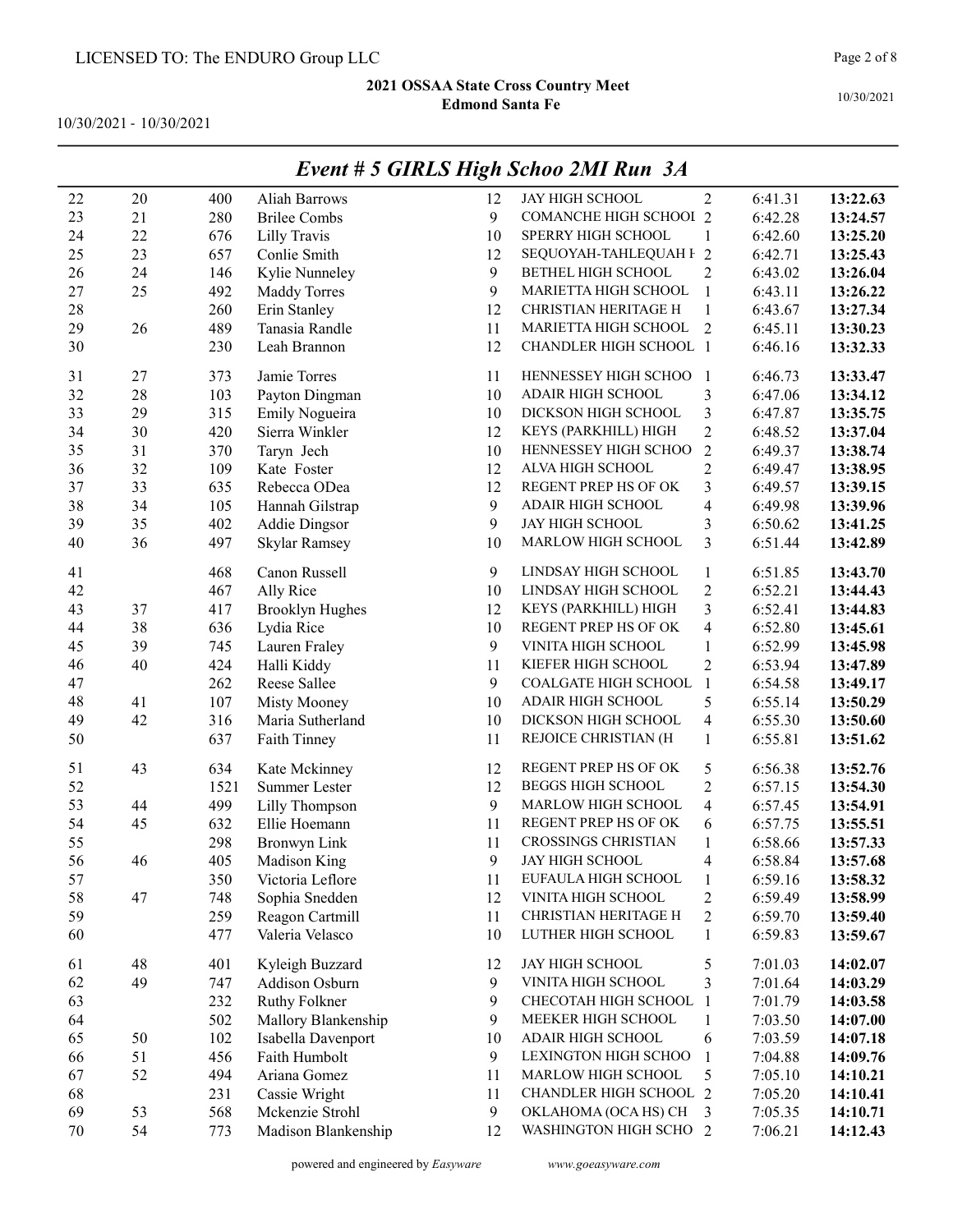10/30/2021 - 10/30/2021

|         |        |     |                       |    | $L$ <i>vent</i> $\#$ 3 <b>GIALS</b> $H$ $g$ <i>h</i> $S$ <i>Choo</i> $2$ <i>MI</i> $R$ <i>MH</i> $3$ <i>A</i> |                         |         |          |
|---------|--------|-----|-----------------------|----|---------------------------------------------------------------------------------------------------------------|-------------------------|---------|----------|
| 71      | 55     | 108 | Carly Argo            | 10 | ALVA HIGH SCHOOL                                                                                              | 3                       | 7:06.55 | 14:13.10 |
| 72      | 56     | 677 | Callie Wilson         | 9  | SPERRY HIGH SCHOOL                                                                                            | $\overline{2}$          | 7:06.66 | 14:13.33 |
| 73      |        | 376 | Kenleigh Kaler        | 9  | HENRYETTA HIGH SCHOO                                                                                          | $\mathbf{1}$            | 7:06.95 | 14:13.91 |
| 74      | 57     | 279 | Karsynn Bowles        | 9  | <b>COMANCHE HIGH SCHOOI 3</b>                                                                                 |                         | 7:07.52 | 14:15.05 |
| 75      | 58     | 486 | Rosio Castellanos     | 12 | MARIETTA HIGH SCHOOL                                                                                          | $\overline{3}$          | 7:08.41 | 14:16.82 |
| 76      | 59     | 281 | Jillian Evans         | 9  | COMANCHE HIGH SCHOOI 4                                                                                        |                         | 7:11.36 | 14:22.72 |
| $77 \,$ | 60     | 776 | Mattie Richardson     | 12 | WASHINGTON HIGH SCHO 3                                                                                        |                         | 7:11.80 | 14:23.60 |
| 78      | 61     | 672 | Claudia Dick          | 11 | SPERRY HIGH SCHOOL                                                                                            | 3                       | 7:12.56 | 14:25.12 |
| 79      | 62     | 250 | Lauren Nelson         | 9  | CHISHOLM HIGH SCHOOL                                                                                          | $\overline{1}$          | 7:12.66 | 14:25.33 |
| 80      |        | 399 | Mykah Beck            | 11 | <b>IDABEL HIGH SCHOOL</b>                                                                                     | $\mathbf{1}$            | 7:13.43 | 14:26.86 |
| 81      | 63     | 246 | Emma Green            | 11 | CHISHOLM HIGH SCHOOL 2                                                                                        |                         | 7:14.17 | 14:28.34 |
| 82      | 64     | 488 | Nellye Flores         | 11 | MARIETTA HIGH SCHOOL                                                                                          | $\overline{4}$          | 7:14.38 | 14:28.77 |
| 83      | 65     | 491 | Isabella Salas Garcia | 12 | MARIETTA HIGH SCHOOL                                                                                          | 5                       | 7:15.78 | 14:31.57 |
| 84      | 66     | 112 | Mackinze Mackey       | 9  | ALVA HIGH SCHOOL                                                                                              | 4                       | 7:16.81 | 14:33.63 |
| 85      | 67     | 416 | Elizabeth Holland     | 9  | KEYS (PARKHILL) HIGH                                                                                          | 4                       | 7:17.94 | 14:35.88 |
| 86      | 68     | 403 | Marsis Foreman        | 12 | <b>JAY HIGH SCHOOL</b>                                                                                        | 6                       | 7:18.29 | 14:36.58 |
| 87      | 69     | 145 | Brooklyn Duff         | 10 | BETHEL HIGH SCHOOL                                                                                            | 3                       | 7:18.84 | 14:37.69 |
| 88      | $70\,$ | 495 | Lauren Ivory          | 10 | MARLOW HIGH SCHOOL                                                                                            | 6                       | 7:19.17 | 14:38.34 |
| 89      | 71     | 144 | Shyla Arnold          | 9  | BETHEL HIGH SCHOOL                                                                                            | 4                       | 7:19.67 | 14:39.34 |
| 90      | 72     | 498 | <b>Brileigh Soell</b> | 9  | MARLOW HIGH SCHOOL                                                                                            | 7                       | 7:19.84 | 14:39.68 |
| 91      | 73     | 377 | Ella Frey             | 11 | HERITAGE HALL HIGH S                                                                                          | 2                       | 7:20.25 | 14:40.50 |
| 92      | 74     | 487 | Alina Fernandez       | 9  | MARIETTA HIGH SCHOOL                                                                                          | 6                       | 7:21.27 | 14:42.54 |
| 93      | 75     | 673 | Lindsey Holbrook      | 11 | SPERRY HIGH SCHOOL                                                                                            | 4                       | 7:21.84 | 14:43.68 |
| 94      | 76     | 772 | Katie Adams           | 12 | WASHINGTON HIGH SCHO                                                                                          | 4                       | 7:24.02 | 14:48.05 |
| 95      | 77     | 749 | Brooklyn Taylor       | 9  | VINITA HIGH SCHOOL                                                                                            | 4                       | 7:25.37 | 14:50.75 |
| 96      | 78     | 419 | Skylah Phillips       | 12 | KEYS (PARKHILL) HIGH                                                                                          | 5                       | 7:25.60 | 14:51.20 |
| 97      | 79     | 244 | Anna Burns            | 9  | CHISHOLM HIGH SCHOOL                                                                                          | 3                       | 7:25.85 | 14:51.70 |
| 98      | $80\,$ | 369 | Jazzy Bullis          | 10 | HENNESSEY HIGH SCHOO                                                                                          | 3                       | 7:26.20 | 14:52.40 |
| 99      | 81     | 422 | Remi Campbell         | 11 | KIEFER HIGH SCHOOL                                                                                            | 3                       | 7:26.67 | 14:53.35 |
| 100     | 82     | 378 | <b>Emily Jiles</b>    | 10 | HERITAGE HALL HIGH S                                                                                          | 3                       | 7:27.85 | 14:55.70 |
| 101     | 83     | 106 | Gracie Long           | 11 | <b>ADAIR HIGH SCHOOL</b>                                                                                      | 7                       | 7:28.12 | 14:56.25 |
| 102     | 84     | 656 | Margaret Poahway      | 10 | SEQUOYAH-TAHLEQUAH F 3                                                                                        |                         | 7:28.37 | 14:56.74 |
| 103     | 85     | 625 | Makenlee Shieldnight  | 12 | PRAGUE HIGH SCHOOL                                                                                            | $\mathbf{1}$            | 7:28.58 | 14:57.16 |
| 104     | 86     | 381 | Lucille Sullivan      | 11 | HERITAGE HALL HIGH S                                                                                          | $\overline{\mathbf{4}}$ | 7:30.71 | 15:01.43 |
| 105     | 87     | 455 | <b>Adaline Gower</b>  | 10 | LEXINGTON HIGH SCHOO                                                                                          | 2                       | 7:31.32 | 15:02.65 |
| 106     | 88     | 149 | Brylan Webb           | 9  | BETHEL HIGH SCHOOL                                                                                            | 5                       | 7:32.46 | 15:04.93 |
| 107     | 89     | 622 | Payton Camren         | 12 | PRAGUE HIGH SCHOOL                                                                                            | $\overline{\mathbf{c}}$ | 7:33.34 | 15:06.69 |
| 108     | 90     | 623 | <b>Breeana Hayes</b>  | 10 | PRAGUE HIGH SCHOOL                                                                                            | 3                       | 7:33.71 | 15:07.42 |
| 109     | 91     | 630 | Gabrielle Brayton     | 9  | REGENT PREP HS OF OK                                                                                          | 7                       | 7:33.97 | 15:07.94 |
| 110     |        | 435 | Elley Holder          | 11 | KINGSTON HIGH SCHOOL                                                                                          | $\mathbf{1}$            | 7:34.40 | 15:08.81 |
| 111     | 92     | 654 | Amerie Fitzpatrick    | 9  | SEQUOYAH-TAHLEQUAH F 4                                                                                        |                         | 7:34.90 | 15:09.80 |
| 112     | 93     | 404 | Taylor Holt           | 10 | JAY HIGH SCHOOL                                                                                               | 7                       | 7:35.20 | 15:10.40 |
| 113     | 94     | 750 | Kate Wattenbarger     | 12 | VINITA HIGH SCHOOL                                                                                            | 5                       | 7:36.34 | 15:12.69 |
| 114     | 95     | 651 | Kierra Bolin          | 9  | SEQUOYAH-TAHLEQUAH F 5                                                                                        |                         | 7:36.70 | 15:13.41 |
| 115     | 96     | 774 | Josie Castle          | 12 | WASHINGTON HIGH SCHO 5                                                                                        |                         | 7:37.58 | 15:15.17 |
| 116     |        | 302 | Ava Parsons           | 9  | DAVIS HIGH SCHOOL                                                                                             | 1                       | 7:37.84 | 15:15.69 |
| 117     | 97     | 457 | <b>Addison Lippel</b> | 9  | LEXINGTON HIGH SCHOO                                                                                          | 3                       | 7:38.48 | 15:16.97 |
| 118     | 98     | 744 | Jaqueline Bandy       | 12 | VINITA HIGH SCHOOL                                                                                            | 6                       | 7:38.66 | 15:17.33 |
| 119     | 99     | 567 | Cianne Knowles        | 10 | OKLAHOMA (OCA HS) CH                                                                                          | $\overline{4}$          | 7:40.40 | 15:20.81 |

## Event # 5 GIRLS High Schoo 2MI Run 3A

powered and engineered by Easyware www.goeasyware.com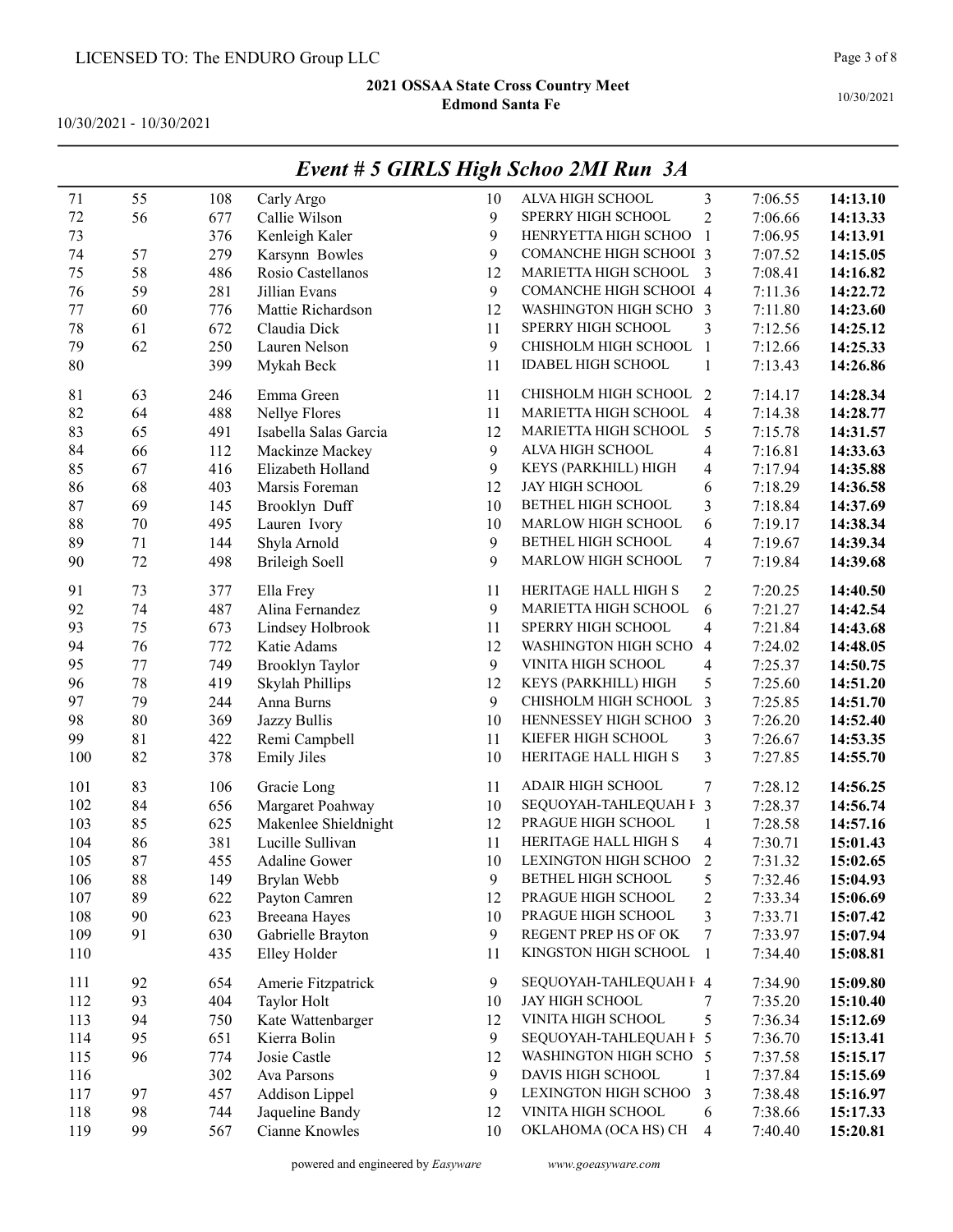10/30/2021 - 10/30/2021

| 120 | 100 | 778  | Delia Snow               | 9              | WASHINGTON HIGH SCHO 6        |                          | 7:40.59  | 15:21.18 |
|-----|-----|------|--------------------------|----------------|-------------------------------|--------------------------|----------|----------|
| 121 | 101 | 426  | Aileen Rodriguez         | 9              | KIEFER HIGH SCHOOL            | 4                        | 7:41.06  | 15:22.12 |
| 122 | 102 | 490  | Timberlee Riley          | 11             | MARIETTA HIGH SCHOOL          | 7                        | 7:43.04  | 15:26.08 |
| 123 | 103 | 566  | Ashlyn Glavan            | 12             | OKLAHOMA (OCA HS) CH          | 5                        | 7:43.76  | 15:27.52 |
| 124 | 104 | 627  | Ayleen Vasquez           | 11             | PRAGUE HIGH SCHOOL            | 4                        | 7:43.87  | 15:27.75 |
| 125 | 105 | 454  | Ingrid Espinoza          | $\mathbf{9}$   | LEXINGTON HIGH SCHOO          | 4                        | 7:44.00  | 15:28.01 |
| 126 | 106 | 775  | Adriena Lindert          | 10             | WASHINGTON HIGH SCHO          | 7                        | 7:45.99  | 15:31.98 |
| 127 | 107 | 247  | Emma Kruska              | $\mathbf{9}$   | CHISHOLM HIGH SCHOOL 4        |                          | 7:46.10  | 15:32.21 |
| 128 | 108 | 249  | <b>Emily Nelson</b>      | 9              | CHISHOLM HIGH SCHOOL 5        |                          | 7:47.06  | 15:34.12 |
| 129 | 109 | 1523 | Brooklyn Johnson         | 9              | LEXINGTON HIGH SCHOO          | 5                        | 7:47.17  | 15:34.34 |
| 130 | 110 | 671  | Lakelee Akin             | 11             | SPERRY HIGH SCHOOL            | 5                        | 7:48.71  | 15:37.42 |
| 131 | 111 | 245  | Caryna Costner           | 9              | CHISHOLM HIGH SCHOOL 6        |                          | 7:51.73  | 15:43.46 |
| 132 | 112 | 621  | Emma Brill               | 10             | PRAGUE HIGH SCHOOL            | 5                        | 7:51.87  | 15:43.75 |
| 133 | 113 | 372  | Brooke Sims              | 10             | HENNESSEY HIGH SCHOO          | $\overline{\mathcal{A}}$ | 7:52.08  | 15:44.17 |
| 134 | 114 | 624  | Desaray Robinson         | 10             | PRAGUE HIGH SCHOOL            | 6                        | 7:52.95  | 15:45.90 |
| 135 | 115 | 626  | Laura Soler              | 10             | PRAGUE HIGH SCHOOL            | 7                        | 7:54.46  | 15:48.93 |
| 136 | 116 | 421  | Abby Butler              | 9              | KIEFER HIGH SCHOOL            | 5                        | 7:54.91  | 15:49.83 |
| 137 | 117 | 414  | Savanah Crittenden       | 10             | KEYS (PARKHILL) HIGH          | 6                        | 7:55.17  | 15:50.34 |
| 138 | 118 | 746  | Ally Huxtable            | $\mathfrak{g}$ | VINITA HIGH SCHOOL            | 7                        | 7:57.94  | 15:55.89 |
| 139 | 119 | 114  | Mya Williams             | 9              | ALVA HIGH SCHOOL              | 5                        | 7:58.20  | 15:56.41 |
| 140 | 120 | 415  | Emalee Hodge             | 9              | KEYS (PARKHILL) HIGH          | 7                        | 7:59.12  | 15:58.25 |
| 141 | 121 | 111  | Grace Gore               | 10             | ALVA HIGH SCHOOL              | 6                        | 8:02.61  | 16:05.22 |
| 142 | 122 | 374  | Karci Vadder             | 10             | HENNESSEY HIGH SCHOO          | 5                        | 8:05.79  | 16:11.59 |
| 143 | 123 | 674  | Kaylee Moore             | 11             | SPERRY HIGH SCHOOL            | 6                        | 8:07.57  | 16:15.14 |
| 144 | 124 | 652  | Kathleen Deerinwater     | 10             | SEQUOYAH-TAHLEQUAH F 6        |                          | 8:09.61  | 16:19.23 |
| 145 | 125 | 248  | Josslyn McDaniel         | 11             | CHISHOLM HIGH SCHOOL          | 7                        | 8:14.09  | 16:28.19 |
| 146 | 126 | 283  | Kynli Morris             | 11             | <b>COMANCHE HIGH SCHOOI 5</b> |                          | 8:18.57  | 16:37.14 |
| 147 | 127 | 425  | Hannah Murrell           | 10             | KIEFER HIGH SCHOOL            | 6                        | 8:22.90  | 16:45.80 |
| 148 | 128 | 565  | Lena Givens              | 11             | OKLAHOMA (OCA HS) CH          | 6                        | 8:26.53  | 16:53.06 |
| 149 | 129 | 277  | Sadie Allie              | 12             | COMANCHE HIGH SCHOOI 6        |                          | 8:26.63  | 16:53.26 |
| 150 | 130 | 427  | Ali Skelton              | 11             | KIEFER HIGH SCHOOL            | 7                        | 8:31.13  | 17:02.26 |
| 151 | 131 | 150  | Piper Whitecotton        | 11             | BETHEL HIGH SCHOOL            | 6                        | 8:31.64  | 17:03.29 |
| 152 | 132 | 453  | Landri Bean              | 10             | LEXINGTON HIGH SCHOO          | 6                        | 8:35.60  | 17:11.20 |
| 153 | 133 | 113  | Norah Scarbrough         | 11             | ALVA HIGH SCHOOL              | 7                        | 8:38.93  | 17:17.86 |
| 154 | 134 | 380  | Madeline Mckone          | 11             | HERITAGE HALL HIGH S          | 5                        | 8:41.15  | 17:22.31 |
| 155 | 135 | 375  | Marisol Valles           | 9              | HENNESSEY HIGH SCHOO          | 6                        | 8:53.36  | 17:46.73 |
| 156 | 136 | 278  | Sarai Alvarez            | 11             | <b>COMANCHE HIGH SCHOOI 7</b> |                          | 8:55.37  | 17:50.75 |
| 157 | 137 | 147  | Paityn Seiger            | 9              | BETHEL HIGH SCHOOL            | 7                        | 8:55.50  | 17:51.01 |
| 158 | 138 | 314  | <b>Emmaline Jennings</b> | 10             | DICKSON HIGH SCHOOL           | 5                        | 8:56.40  | 17:52.81 |
| 159 | 139 | 655  | Jillian Jarvis           | 11             | SEQUOYAH-TAHLEQUAH F 7        |                          | 10:46.55 | 21:33.11 |
| 160 | 140 | 371  | Araceli Lopez            | 10             | HENNESSEY HIGH SCHOO 7        |                          | 11:52.11 | 23:44.22 |

# Event # 5 GIRLS High Schoo 2MI Run 3A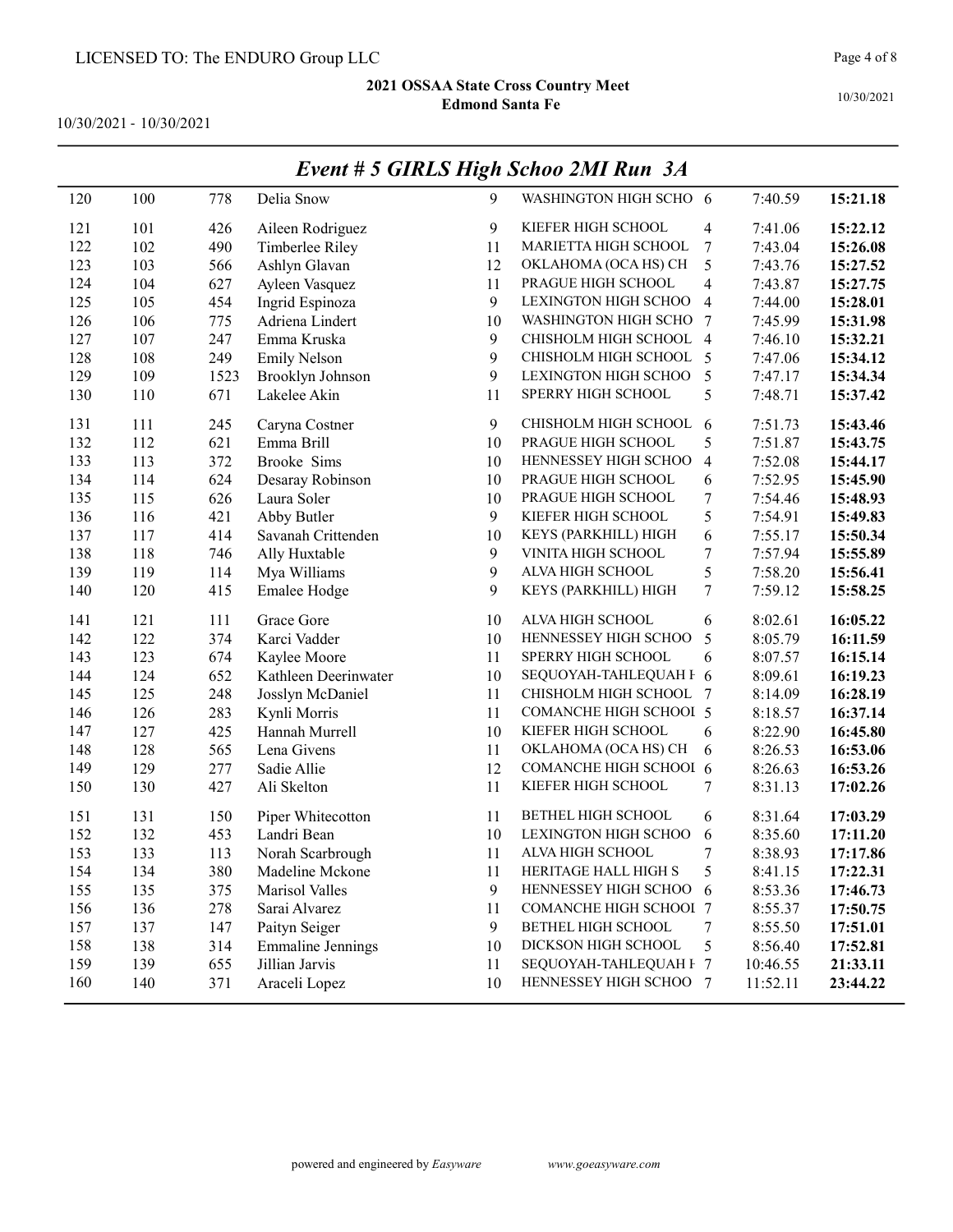Event # 6 BOYS High Schoo Run 3A

10/30/2021

10/30/2021 - 10/30/2021

| <b>PLACE</b>      |                              | <b>TEAM</b>              |            | <b>SCORE</b>                  | <b>SCORERS</b>                     |              | <b>DISPLACERS</b>                              | TOP <sub>5</sub><br><b>TOTAL</b> | TOP <sub>5</sub><br><b>AVG/MI</b> | TOP <sub>5</sub><br><b>AVG</b> | TOP <sub>5</sub><br><b>SPLIT</b> |
|-------------------|------------------------------|--------------------------|------------|-------------------------------|------------------------------------|--------------|------------------------------------------------|----------------------------------|-----------------------------------|--------------------------------|----------------------------------|
| $\mathbf{1}$      | MARLOW HIGH SCHOOL           |                          |            | 122                           | 10-17-18-34-43                     |              | 49-55                                          | 1:32:48                          | 6:47.42                           | 18:33.58                       | 1:32                             |
| $\overline{2}$    | REJOICE CHRISTIAN (H         |                          |            | 159                           | 7-33-35-36-48                      |              | 87-94                                          | 1:34:09                          | 3:45.97                           | 18:49.87                       | 1:45                             |
| 3                 | HERITAGE HALL HIGH S         |                          |            | 164                           | $6 - 8 - 21 - 60 - 69$             |              | 78-101                                         | 1:33:25                          | 7:30.23                           | 18:40.94                       | 2:16                             |
| 4                 | MARIETTA HIGH SCHOOL         |                          |            | 182                           | $3 - 11 - 40 - 63 - 65$            |              | 90-100                                         | 1:33:48                          | 7:01.36                           | 18:45.56                       | 2:44                             |
| 5                 | COMANCHE HIGH SCHOOL         |                          |            | 209                           | 4-16-32-64-93                      |              | 108-130                                        | 1:34:49                          | 7:09.21                           | 18:57.85                       | 3:01                             |
| 6                 | BETHEL HIGH SCHOOL           |                          |            | 220                           | 5-15-46-74-80                      |              | 112                                            | 1:35:08                          | 7:02.51                           | 19:01.67                       | 2:39                             |
| 7                 | MEEKER HIGH SCHOOL           |                          |            | 238                           | $1 - 2 - 56 - 83 - 96$             |              | 106-118                                        | 1:33:26                          | 3:44.25                           | 18:41.25                       | 4:00                             |
| 8                 | WASHINGTON HIGH SCHO         |                          |            | 244                           | 13-39-52-68-72                     |              | 109-114                                        | 1:36:24                          | 7:08.03                           | 19:16.89                       | 2:05                             |
| 9                 | SEQUOYAH-CLAREMORE H         |                          |            | 254                           | 9-38-62-70-75                      |              | 124-129                                        | 1:36:31                          | 3:51.64                           | 19:18.22                       | 2:19                             |
| 10                | CHISHOLM HIGH SCHOOL         |                          |            | 261                           | 27-28-47-77-82                     |              | 111-120                                        | 1:37:10                          | 7:29.17                           | 19:25.95                       | 1:21                             |
| 11                | HEAVENER HIGH SCHOOL         |                          |            | 262                           | 12-23-45-84-98                     |              | 107-113                                        | 1:36:39                          | 3:51.96                           | 19:19.83                       | 2:51                             |
| 12                | KIEFER HIGH SCHOOL           |                          |            | 264                           | 14-26-51-81-92                     |              | 117-140                                        | 1:36:32                          | 7:13.86                           | 19:18.33                       | 2:31                             |
| 13                | JONES HIGH SCHOOL            |                          |            | 302                           | 22-30-54-58-138                    |              | 139-142                                        | 1:40:51                          | 4:02.04                           | 20:10.20                       | 5:33                             |
| 14                | CHRISTIAN HERITAGE H         |                          |            | 316                           | 31-41-61-73-110                    |              | 133-141                                        | 1:39:02                          |                                   | 19:48.33                       | 2:22                             |
|                   |                              |                          |            |                               |                                    |              |                                                |                                  | 3:57.66                           |                                |                                  |
| 15                | <b>JAY HIGH SCHOOL</b>       |                          |            | 330                           | 44-53-59-79-95                     |              | 102-103                                        | 1:39:08                          | 6:48.29                           | 19:49.60                       | 1:07                             |
| 16                | REGENT PREP HS OF OK         |                          |            | 333                           | 20-24-76-88-125                    |              |                                                | 1:39:35                          | 6:38.83                           | 19:55.02                       | 3:35                             |
| 17                | <b>CROSSINGS CHRISTIAN</b>   |                          |            | 371                           | 29-50-67-104-121                   |              | 126-134                                        | 1:40:52                          | 4:02.06                           | 20:10.30                       | 2:51                             |
| $18\,$            | OKLAHOMA (OCA HS) CH         |                          |            | 373                           | 19-37-85-105-127                   |              | 128-137                                        | 1:41:19                          | 6:54.83                           | 20:15.83                       | 4:01                             |
| 19                | SEQUOYAH-TAHLEQUAH H         |                          |            | 432                           | 25-42-115-119-131                  |              | 132                                            | 1:44:06                          | 7:10.07                           | 20:49.24                       | 4:19                             |
| 20                | LEXINGTON HIGH SCHOO         |                          |            | 443                           | 66-71-91-99-116                    |              | 122-123                                        | 1:42:17                          | 7:33.17                           | 20:27.43                       | 1:41                             |
| 21                | ATOKA HIGH SCHOOL            |                          |            | 464                           | 57-86-89-97-135                    |              | 136                                            | 1:44:03                          | 4:09.71                           | 20:48.56                       | 3:40                             |
|                   | <b>OVERALL SCORE</b>         | <b>BIB</b><br><b>NUM</b> |            |                               |                                    | <b>GRADE</b> |                                                |                                  | <b>PLACE ON</b>                   |                                | <b>TIME</b>                      |
| <b>PLACE</b><br>1 | <b>PLACE</b><br>$\mathbf{1}$ | 1233                     |            | <b>NAME</b><br>Riley Randall  | AGE                                | 11           | <b>TEAM</b><br>MEEKER HIGH SCHOOL              |                                  | <b>TEAM</b><br>$\mathbf{1}$       | <b>AVG/MI</b><br>3:17.68       | 16:28.41                         |
| $\overline{c}$    | $\overline{c}$               | 1229                     |            | Braxton Bussell               |                                    | 11           | MEEKER HIGH SCHOOL                             |                                  | $\overline{2}$                    | 3:19.94                        | 16:39.70                         |
| $\mathfrak{Z}$    |                              | 1159                     |            | Brycen Ward                   |                                    | 11           | KINGSTON HIGH SCHOOL                           |                                  | $\mathbf{1}$                      | 3:23.82                        | 16:59.11                         |
| 4                 | $\mathfrak{Z}$               | 1218                     |            | Wyatt Vinson                  |                                    | 11           | MARIETTA HIGH SCHOOL                           |                                  | $\overline{1}$                    | 3:25.19                        | 17:05.96                         |
| 5                 | $\overline{\mathbf{4}}$      | 977                      |            | Landon Ellis                  |                                    | 12           | <b>COMANCHE HIGH SCHOOI 1</b>                  |                                  |                                   | 3:28.41                        | 17:22.05                         |
| 6                 | 5                            | 836                      |            | Caden Lasyone                 |                                    | 12           | BETHEL HIGH SCHOOL                             |                                  | $\mathbf{1}$                      | 3:29.45                        | 17:27.29                         |
| 7                 | 6                            | 1105                     |            | Jackson Fowler                |                                    | 11           | HERITAGE HALL HIGH S                           |                                  | $\mathbf{1}$                      | 3:31.18                        | 17:35.90                         |
| 8                 | $\boldsymbol{7}$             |                          |            | 1359 Evan Heiden              |                                    | 11           | REJOICE CHRISTIAN (H                           |                                  | $\mathbf{1}$                      | 3:31.79                        | 17:38.99                         |
| 9<br>10           | 8<br>9                       | 1103<br>1401             |            | Caysen Argo<br>Luke Wood      |                                    | 9<br>10      | HERITAGE HALL HIGH S<br>SEQUOYAH-CLAREMORE I 1 |                                  | 2                                 | 3:31.91<br>3:31.97             | 17:39.57<br>17:39.89             |
|                   |                              |                          |            |                               |                                    |              |                                                |                                  |                                   |                                |                                  |
| 11                |                              | 1191                     |            | Daniel Ponce                  |                                    | 11           | LINDSAY HIGH SCHOOL                            |                                  | 1                                 | 3:32.06                        | 17:40.34                         |
| 12                | 10                           | 1223                     |            | Ean Hewitt                    |                                    | 11           | MARLOW HIGH SCHOOL                             |                                  | $\mathbf{1}$                      | 3:33.25                        | 17:46.29                         |
| 13<br>14          | 11<br>12                     | 1219<br>1096             |            | Kyler Williams<br>Steven Cruz |                                    | 12<br>10     | MARIETTA HIGH SCHOOL<br>HEAVENER HIGH SCHOOL 1 |                                  | 2                                 | 3:33.43<br>3:33.52             | 17:47.16<br>17:47.64             |
| 15                | 13                           | 1474                     |            | Grayson Mitchell              |                                    | 11           | WASHINGTON HIGH SCHO 1                         |                                  |                                   | 3:33.91                        | 17:49.58                         |
| 16                | 14                           | 1157                     | Ty Rupert  |                               |                                    | 12           | KIEFER HIGH SCHOOL                             |                                  | 1                                 | 3:34.09                        | 17:50.45                         |
| 17                |                              | 1365                     |            | Douglas Carroll               |                                    | 11           | SALINA HIGH SCHOOL                             |                                  | 1                                 | 3:37.50                        | 18:07.51                         |
| 18                | 15                           | 838                      |            | Jace Stewart                  |                                    | 12           | BETHEL HIGH SCHOOL                             |                                  | $\mathbf{2}$                      | 3:38.74                        | 18:13.74                         |
| 19                | 16                           | 979                      |            | <b>Brycen Lassley</b>         |                                    | 9            | COMANCHE HIGH SCHOOI 2                         |                                  |                                   | 3:40.01                        | 18:20.09                         |
| 20                | 17                           | 1221                     |            | <b>Tyler Brown</b>            |                                    | 11           | MARLOW HIGH SCHOOL                             |                                  | 2                                 | 3:40.13                        | 18:20.69                         |
| 21                | 18                           | 1226                     | Luke Tolle |                               | powered and engineered by Easyware | 12           | MARLOW HIGH SCHOOL<br>www.goeasyware.com       |                                  | 3                                 | 3:40.55                        | 18:22.75                         |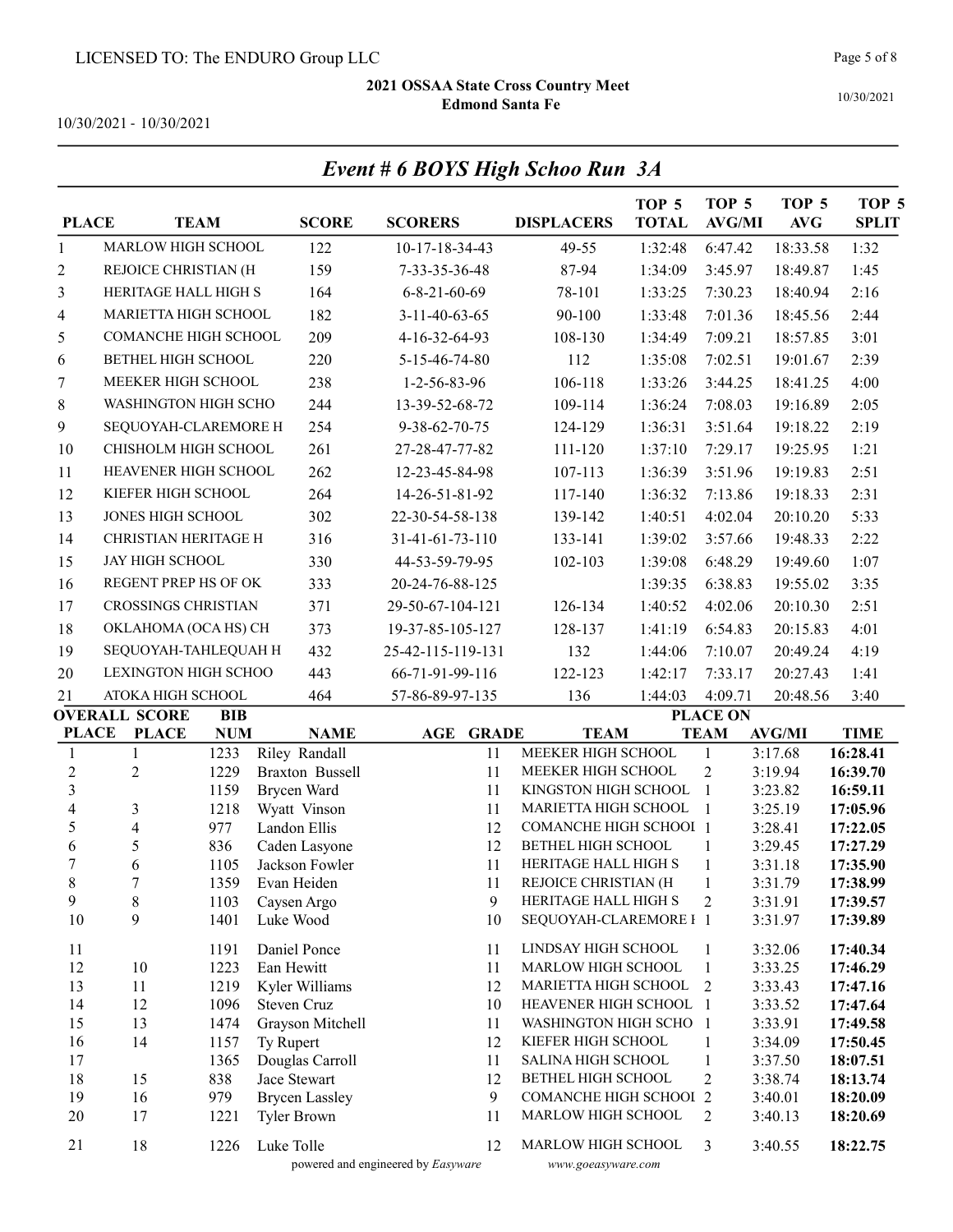10/30/2021 - 10/30/2021

|    |    |      | EVENI # 0 DUTS FIIGN SCHOO KUN JA |    |                               |                          |         |          |
|----|----|------|-----------------------------------|----|-------------------------------|--------------------------|---------|----------|
| 22 |    | 1306 | Nicardio Hunt                     | 12 | OKMULGEE HIGH SCHOOL 1        |                          | 3:41.85 | 18:29.25 |
| 23 | 19 | 1285 | Corben Knowles                    | 11 | OKLAHOMA (OCA HS) CH          | -1                       | 3:41.96 | 18:29.83 |
| 24 | 20 | 1354 | Ross Phelps                       | 10 | REGENT PREP HS OF OK          | $\mathbf{1}$             | 3:42.61 | 18:33.06 |
| 25 | 21 | 1104 | Will Blalock                      | 10 | HERITAGE HALL HIGH S          | 3                        | 3:42.83 | 18:34.19 |
| 26 | 22 | 1144 | Joseph Walker                     | 10 | JONES HIGH SCHOOL             | $\mathbf{1}$             | 3:43.35 | 18:36.79 |
| 27 | 23 | 1099 | Seth Lynch                        | 9  | HEAVENER HIGH SCHOOL          | $\overline{2}$           | 3:44.11 | 18:40.59 |
| 28 | 24 | 1352 | Caleb Brayton                     | 10 | REGENT PREP HS OF OK          | $\overline{2}$           | 3:44.16 | 18:40.83 |
| 29 | 25 | 1406 | Rylan Nofire                      | 9  | SEQUOYAH-TAHLEQUAH F 1        |                          | 3:44.58 | 18:42.92 |
| 30 | 26 | 1153 | Jonathan Figueroa                 | 12 | KIEFER HIGH SCHOOL            | $\overline{2}$           | 3:44.80 | 18:44.00 |
| 31 | 27 | 938  | Ethan Carpenter                   | 12 | CHISHOLM HIGH SCHOOL          | -1                       | 3:45.54 | 18:47.71 |
| 32 | 28 | 939  | Owen Clark                        | 9  | CHISHOLM HIGH SCHOOL          | 2                        | 3:45.68 | 18:48.41 |
| 33 | 29 | 1002 | Luke Mcgarraugh                   | 10 | <b>CROSSINGS CHRISTIAN</b>    | $\mathbf{1}$             | 3:45.93 | 18:49.66 |
| 34 | 30 | 1145 | Ripken Wallace                    | 10 | JONES HIGH SCHOOL             | $\overline{2}$           | 3:46.02 | 18:50.10 |
| 35 | 31 | 960  | Garrison Martin                   | 12 | CHRISTIAN HERITAGE H          | $\mathbf{1}$             | 3:46.11 | 18:50.58 |
| 36 | 32 | 981  | Koble Lewis                       | 9  | <b>COMANCHE HIGH SCHOOI 3</b> |                          | 3:46.63 | 18:53.18 |
| 37 | 33 | 1357 | Max Coulter                       | 11 | REJOICE CHRISTIAN (H          | $\overline{2}$           | 3:47.89 | 18:59.47 |
| 38 | 34 | 1222 | Cody Davis                        | 12 | MARLOW HIGH SCHOOL            | $\overline{\mathbf{4}}$  | 3:47.94 | 18:59.73 |
| 39 |    | 801  | Daxton Williams                   | 10 | ALVA HIGH SCHOOL              | $\mathbf{1}$             | 3:48.31 | 19:01.55 |
| 40 | 35 | 1360 | Conner Ingraham                   | 9  | REJOICE CHRISTIAN (H          | 3                        | 3:48.47 | 19:02.39 |
| 41 | 36 | 1361 | <b>Dylan Perkins</b>              | 9  | REJOICE CHRISTIAN (H          | 4                        | 3:48.77 | 19:03.88 |
| 42 | 37 | 1291 | Chase Watterson                   | 10 | OKLAHOMA (OCA HS) CH          | $\overline{2}$           | 3:49.12 | 19:05.60 |
| 43 |    | 1203 | Braden McNair                     | 9  | LUTHER HIGH SCHOOL            | 1                        | 3:50.00 | 19:10.00 |
| 44 |    | 1101 | Xander Lollis                     | 11 | HENRYETTA HIGH SCHOO          | -1                       | 3:50.82 | 19:14.12 |
| 45 | 38 | 1400 | Eli Wood                          | 12 | SEQUOYAH-CLAREMORE I 2        |                          | 3:50.99 | 19:14.97 |
| 46 | 39 | 1470 | Seth Bunch                        | 9  | WASHINGTON HIGH SCHO 2        |                          | 3:51.06 | 19:15.33 |
| 47 | 40 | 1213 | Preston Eastmon                   | 11 | MARIETTA HIGH SCHOOL          | 3                        | 3:51.12 | 19:15.64 |
| 48 | 41 | 962  | Noah Steelman                     | 12 | CHRISTIAN HERITAGE H          | $\overline{2}$           | 3:51.25 | 19:16.25 |
| 49 | 42 | 1403 | Alex Elizondo                     | 9  | SEQUOYAH-TAHLEQUAH F 2        |                          | 3:51.50 | 19:17.53 |
| 50 | 43 | 1220 | Daniel Aguilar                    | 12 | MARLOW HIGH SCHOOL            | 5                        | 3:51.69 | 19:18.46 |
| 51 | 44 | 1131 | Elijah Coatney                    | 11 | JAY HIGH SCHOOL               | $\mathbf{1}$             | 3:51.97 | 19:19.86 |
| 52 |    | 1100 | Jahse Kranz                       | 12 | HENRYETTA HIGH SCHOO          | $\overline{2}$           | 3:52.13 | 19:20.65 |
| 53 |    | 1201 | <b>Brady Allen</b>                | 12 | LUTHER HIGH SCHOOL            | $\overline{2}$           | 3:52.19 | 19:20.96 |
| 54 | 45 | 1095 | Isaac Cook                        | 9  | HEAVENER HIGH SCHOOL          | 3                        | 3:52.40 | 19:22.01 |
| 55 | 46 | 832  | Josh Abercombie                   | 11 | BETHEL HIGH SCHOOL            | 3                        | 3:52.46 | 19:22.32 |
| 56 | 47 | 940  | Karsen Hennigh                    | 9  | CHISHOLM HIGH SCHOOL          | 3                        | 3:52.84 | 19:24.22 |
| 57 | 48 | 1358 | <b>Tyler Dill</b>                 | 11 | REJOICE CHRISTIAN (H          | 5                        | 3:52.93 | 19:24.65 |
| 58 |    | 1065 | Jake Schreiner                    | 11 | FREDERICK HIGH SCHOO          | $\mathbf{1}$             | 3:53.05 | 19:25.25 |
| 59 | 49 | 1224 | Caleb Sloan                       | 11 | MARLOW HIGH SCHOOL            | 6                        | 3:53.31 | 19:26.58 |
| 60 | 50 | 999  | Nathan Bond                       | 11 | CROSSINGS CHRISTIAN           | $\overline{c}$           | 3:53.54 | 19:27.72 |
| 61 | 51 | 1156 | <b>Trevor Rupert</b>              | 12 | KIEFER HIGH SCHOOL            | 3                        | 3:53.67 | 19:28.35 |
| 62 | 52 | 1476 | Jeremiah Tontz                    | 10 | WASHINGTON HIGH SCHO          | 3                        | 3:54.45 | 19:32.26 |
| 63 | 53 | 1133 | <b>Rhiver Davis</b>               | 9  | JAY HIGH SCHOOL               | $\overline{\mathbf{c}}$  | 3:54.50 | 19:32.53 |
| 64 | 54 | 1143 | Jair Quinonez                     | 9  | JONES HIGH SCHOOL             | $\mathfrak{Z}$           | 3:54.55 | 19:32.77 |
| 65 | 55 | 1225 | Kade Sullivan                     | 10 | MARLOW HIGH SCHOOL            | $\boldsymbol{7}$         | 3:55.18 | 19:35.90 |
| 66 |    | 1064 | <b>Colter Roberts</b>             | 11 | EUFAULA HIGH SCHOOL           | $\mathbf{1}$             | 3:55.94 | 19:39.70 |
| 67 | 56 | 1230 | Johnny Butler                     | 11 | MEEKER HIGH SCHOOL            | $\mathfrak{Z}$           | 3:56.00 | 19:40.02 |
| 68 | 57 | 1510 | Rylan Cochran                     | 12 | ATOKA HIGH SCHOOL             | $\mathbf{1}$             | 3:56.06 | 19:40.34 |
| 69 | 58 | 1140 | Hunter Irvine                     | 12 | JONES HIGH SCHOOL             | $\overline{\mathcal{A}}$ | 3:56.17 | 19:40.85 |
| 70 |    | 1348 | Ethan Harkness                    | 10 | PRAGUE HIGH SCHOOL            | $\mathbf{1}$             | 3:56.32 | 19:41.61 |
|    |    |      |                                   |    |                               |                          |         |          |

## Event # 6 BOYS High Schoo Run 3A

powered and engineered by Easyware www.goeasyware.com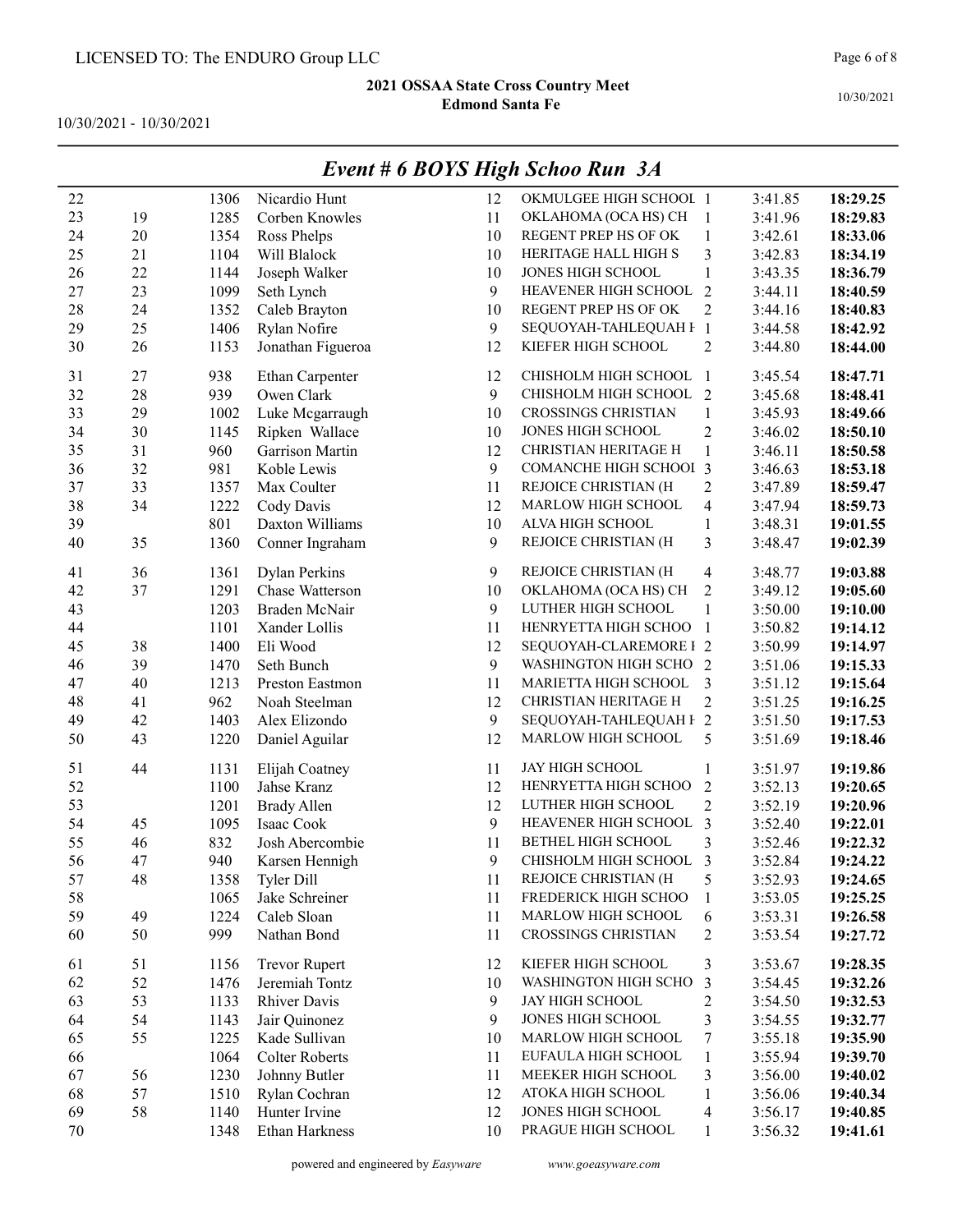10/30/2021 - 10/30/2021

| 71      | 59      | 1134 | Jayden Jones           | 9  | JAY HIGH SCHOOL           | 3                        | 3:56.40 | 19:42.02 |
|---------|---------|------|------------------------|----|---------------------------|--------------------------|---------|----------|
| 72      | 60      | 1108 | <b>Braxton Winters</b> | 12 | HERITAGE HALL HIGH S      | $\overline{\mathbf{4}}$  | 3:56.55 | 19:42.76 |
| 73      | 61      | 959  | Jacob Kerbo            | 10 | CHRISTIAN HERITAGE H      | 3                        | 3:56.78 | 19:43.91 |
| 74      | 62      | 1399 | Wyatt Thompson         | 9  | SEQUOYAH-CLAREMORE I 3    |                          | 3:56.88 | 19:44.43 |
| 75      | 63      | 1214 | Sergio Gomez           | 11 | MARIETTA HIGH SCHOOL      | $\overline{4}$           | 3:57.67 | 19:48.36 |
| 76      |         | 1190 | Jack Dodd              | 11 | LINDSAY HIGH SCHOOL       | $\overline{2}$           | 3:57.75 | 19:48.77 |
| $77 \,$ | 64      | 978  | <b>Tristin Frye</b>    | 10 | COMANCHE HIGH SCHOOI 4    |                          | 3:58.06 | 19:50.30 |
| 78      | 65      | 1216 | Will Laws              | 10 | MARIETTA HIGH SCHOOL      | 5                        | 3:58.14 | 19:50.70 |
| 79      | 66      | 1181 | Miguel Trejo           | 12 | LEXINGTON HIGH SCHOO      | $\overline{1}$           | 3:58.21 | 19:51.07 |
| 80      | 67      | 998  | Christopher Billy      | 10 | CROSSINGS CHRISTIAN       | 3                        | 3:58.28 | 19:51.44 |
| 81      | 68      | 1472 | Grant Hagar            | 11 | WASHINGTON HIGH SCHO      | 4                        | 3:58.39 | 19:51.97 |
| 82      | 69      | 1106 | Ethan Lagere           | 10 | HERITAGE HALL HIGH S      | 5                        | 3:58.45 | 19:52.29 |
| 83      | $70\,$  | 1396 | Matthew Hix            | 10 | SEQUOYAH-CLAREMORE I 4    |                          | 3:58.51 | 19:52.59 |
| 84      | 71      | 1178 | Smith Paul             | 12 | LEXINGTON HIGH SCHOO      | $\overline{2}$           | 3:58.98 | 19:54.93 |
| 85      | 72      | 1471 | Logan Glasgow          | 9  | WASHINGTON HIGH SCHO 5    |                          | 3:59.06 | 19:55.31 |
| 86      | 73      | 963  | Eli Vogler             | 10 | CHRISTIAN HERITAGE H      | $\overline{\mathbf{4}}$  | 3:59.60 | 19:58.02 |
| 87      | 74      | 834  | Colton Campbell        | 11 | <b>BETHEL HIGH SCHOOL</b> | $\overline{\mathbf{4}}$  | 3:59.68 | 19:58.42 |
| 88      | 75      | 1398 | Cooper Thompson        | 12 | SEQUOYAH-CLAREMORE I 5    |                          | 3:59.85 | 19:59.26 |
| 89      | 76      | 1353 | Jobey Greuel           | 9  | REGENT PREP HS OF OK      | 3                        | 4:00.03 | 20:00.16 |
| 90      | $77 \,$ | 942  | Diego Sanabria         | 10 | CHISHOLM HIGH SCHOOL      | $\overline{4}$           | 4:00.12 | 20:00.64 |
| 91      | 78      | 1522 | Ethan Carr             | 10 | HERITAGE HALL HIGH S      | 6                        | 4:00.92 | 20:04.63 |
| 92      | 79      | 1136 | Raylon Rivas           | 9  | JAY HIGH SCHOOL           | $\overline{\mathbf{4}}$  | 4:01.22 | 20:06.11 |
| 93      | 80      | 833  | <b>Bray Bussell</b>    | 10 | BETHEL HIGH SCHOOL        | 5                        | 4:01.31 | 20:06.59 |
| 94      | 81      | 1155 | Garrick Mefford        | 10 | KIEFER HIGH SCHOOL        | $\overline{\mathbf{4}}$  | 4:01.43 | 20:07.15 |
| 95      | 82      | 941  | Malachi Hisey          | 10 | CHISHOLM HIGH SCHOOL      | 5                        | 4:01.76 | 20:08.80 |
| 96      | 83      | 1235 | Asa Watham             | 9  | MEEKER HIGH SCHOOL        | $\overline{4}$           | 4:01.83 | 20:09.19 |
| 97      | 84      | 1094 | David Castillo         | 11 | HEAVENER HIGH SCHOOL      | $\overline{4}$           | 4:01.94 | 20:09.73 |
| 98      | 85      | 1289 | Walker Sharp           | 11 | OKLAHOMA (OCA HS) CH      | 3                        | 4:02.01 | 20:10.08 |
| 99      | 86      | 1512 | Aiden Jetton           | 9  | ATOKA HIGH SCHOOL         | $\mathbf{2}$             | 4:02.21 | 20:11.06 |
| 100     |         | 1525 | Victor Lopez           | 10 | LITTLE AXE HIGH SCHO      | $\mathbf{1}$             | 4:02.40 | 20:12.01 |
| 101     | 87      | 1363 | Colby Thomas           | 11 | REJOICE CHRISTIAN (H      | 6                        | 4:02.46 | 20:12.32 |
| 102     | 88      | 1355 | Kien Robinson          | 11 | REGENT PREP HS OF OK      | $\overline{\mathbf{4}}$  | 4:02.57 | 20:12.86 |
| 103     |         | 1102 | <b>Blake Wynne</b>     | 11 | HENRYETTA HIGH SCHOO      | 3                        | 4:02.91 | 20:14.59 |
| 104     | 89      | 1509 | Micah Morris           | 12 | ATOKA HIGH SCHOOL         | 3                        | 4:03.39 | 20:16.99 |
| 105     |         | 1351 | Josh Hamilton          | 10 | PURCELL HIGH SCHOOL       | $\mathbf{1}$             | 4:03.59 | 20:17.99 |
| 106     | 90      | 1217 | Austen Mcqueen         | 10 | MARIETTA HIGH SCHOOL 6    |                          | 4:03.69 | 20:18.48 |
| 107     | 91      | 1179 | Jesus Reynega          | 12 | LEXINGTON HIGH SCHOO 3    |                          | 4:03.76 | 20:18.80 |
| 108     |         | 933  | Tyler Corn             | 9  | CHECOTAH HIGH SCHOOL 1    |                          | 4:03.84 | 20:19.22 |
| 109     | 92      | 1152 | Jake Dolan             | 10 | KIEFER HIGH SCHOOL        | 5                        | 4:04.34 | 20:21.71 |
| 110     | 93      | 982  | Noah Nichols           | 11 | COMANCHE HIGH SCHOOI 5    |                          | 4:04.72 | 20:23.64 |
| 111     | 94      | 1362 | Jordan Ross            | 11 | REJOICE CHRISTIAN (H      | 7                        | 4:05.17 | 20:25.88 |
| 112     | 95      | 1135 | Tyler Landrum          | 10 | JAY HIGH SCHOOL           | 5                        | 4:05.50 | 20:27.51 |
| 113     | 96      | 1234 | Devin Sligar           | 11 | MEEKER HIGH SCHOOL        | 5                        | 4:05.78 | 20:28.93 |
| 114     |         | 1192 | Chad Robison           | 12 | LINDSAY HIGH SCHOOL       | 3                        | 4:06.48 | 20:32.40 |
| 115     | 97      | 1511 | Xinghui Huang          | 12 | ATOKA HIGH SCHOOL         | $\overline{\mathcal{A}}$ | 4:06.78 | 20:33.94 |
| 116     | 98      | 1093 | Abel Carrizales        | 9  | HEAVENER HIGH SCHOOL      | 5                        | 4:07.83 | 20:39.18 |
| 117     | 99      | 1177 | Carlos Huerta          | 12 | LEXINGTON HIGH SCHOO      | $\overline{4}$           | 4:07.96 | 20:39.84 |
| 118     | 100     | 1215 | Charles Ayden Jones    | 10 | MARIETTA HIGH SCHOOL      | 7                        | 4:08.03 | 20:40.18 |
| 119     | 101     | 1109 | Calvin Zenner          | 10 | HERITAGE HALL HIGH S      | $\tau$                   | 4:08.89 | 20:44.49 |

## Event # 6 BOYS High Schoo Run 3A

powered and engineered by Easyware www.goeasyware.com